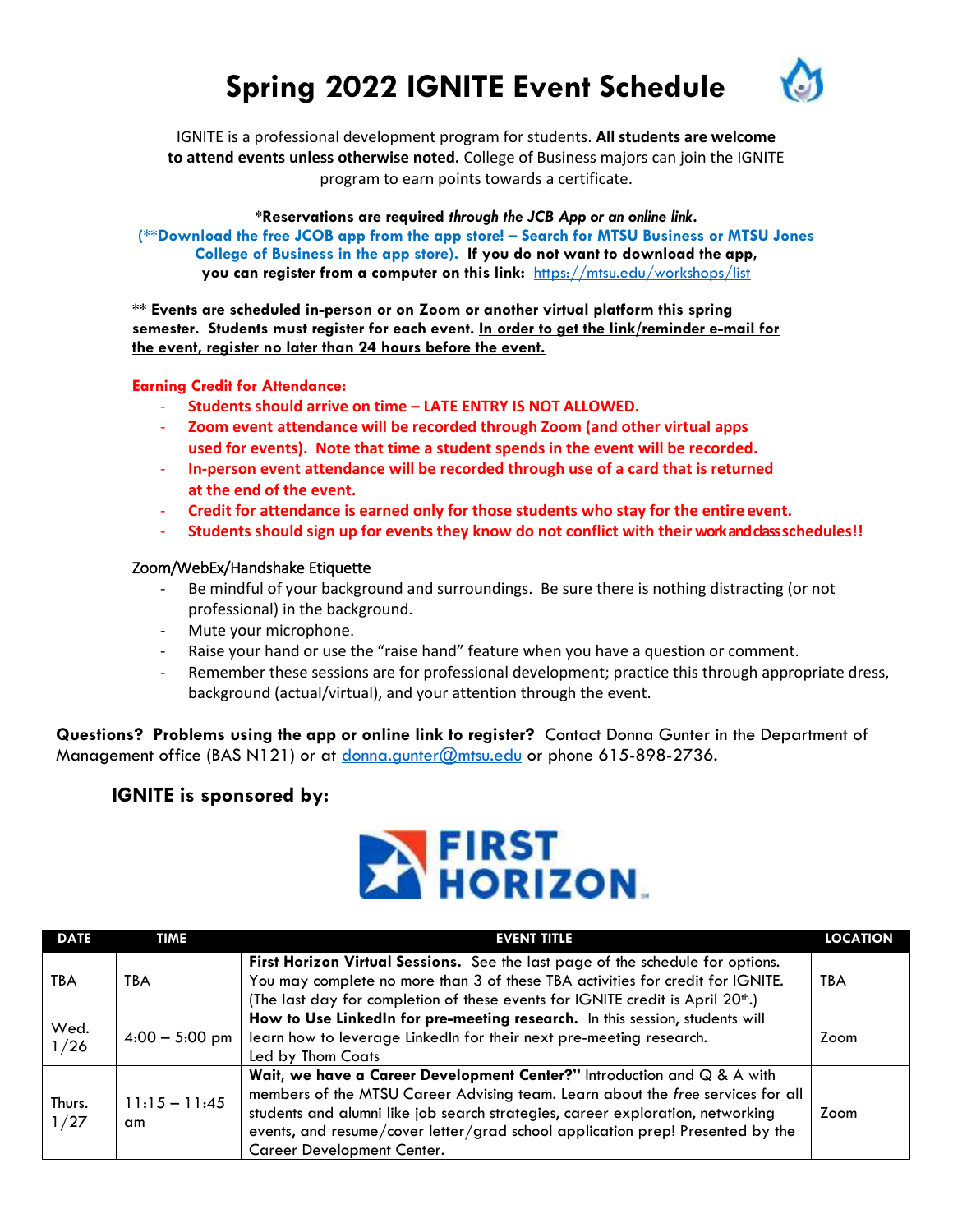| Tues.<br>2/1   | $4:30 - 5:30$ pm           | Budgeting for Achieving Financial Goals and the Importance of Financial<br>Goals.<br>First Horizon                                                                                                                                                                                                                                                                                                                                                                                                                                                                                      | <b>BAS S276</b>             |
|----------------|----------------------------|-----------------------------------------------------------------------------------------------------------------------------------------------------------------------------------------------------------------------------------------------------------------------------------------------------------------------------------------------------------------------------------------------------------------------------------------------------------------------------------------------------------------------------------------------------------------------------------------|-----------------------------|
| Wed.<br>2/2    | $2:30 - 3:30$ pm           | True Blue YOU Virtual Escape Game. Save Lightning! Lend your unique skills in<br>a team effort (randomly chosen) through puzzles and obstacles in our virtual<br>escape game. This fun experience will provide new connections, confidence, and<br>awareness of the special talents you possessthat employers value! Presented<br>by the Career Development Center and MT Engage.                                                                                                                                                                                                       | Zoom                        |
| Wed.<br>2/2    | $4:00 - 5:30$ pm           | How to Use LinkedIn for pre-meeting research. In this session, students will learn<br>how to leverage LinkedIn to connect and build their professional network.<br><b>BAS S326</b><br>Led by Thom Coats                                                                                                                                                                                                                                                                                                                                                                                 |                             |
| Thurs.<br>2/3  | $4:30 - 5:20$ pm           | Meet the Accounting Profession - Panel Discussion. Learn about the varied<br>career paths in accounting from accountants, consultants, and business advisors;<br>hear how to plug into accounting opportunities through MTSU's accounting student<br>organizations.                                                                                                                                                                                                                                                                                                                     | <b>BAS S330</b>             |
| Tues.<br>2/8   | $6:00 - 8:00$ pm           | Mock Interview Event. Employers will conduct mock interviews with the purpose<br>of providing practice opportunities for students to learn what to expect in a<br>typical interview. Sponsor: Supply Chain Management Student Group                                                                                                                                                                                                                                                                                                                                                     | Zoom and<br><b>BAS S262</b> |
| Wed.<br>2/9    | $12:30 - 1:30$<br>pm       | Prepare to put your BEST foot forward! Strategize to effectively market yourself<br>at the BEST Career and Internship event. Presented by JCB Faculty Laura Buckner<br>and Jean Wilson, and Kathy Irons of the Career Development Center.                                                                                                                                                                                                                                                                                                                                               | Zoom                        |
| Tues.<br>2/15  | $4:30 - 5:30$ pm           | Finding Your Perfect Internship. Talk with an Internship Coordinator about how<br>to find internships, how to earn college credit, what to expect, and how to make<br>your plan. Great conversation to have before attending BEST! Hosted by Laura<br>Buckner.                                                                                                                                                                                                                                                                                                                          | <b>BAS S326</b>             |
| Tues.<br>2/15  | $6:00 - 7:15$ pm           | Microsoft Excel Basics. Microsoft Excel can be daunting. Excel expertise is often<br>crucial to gaining employment in a wide range of industries, and it's valuable to<br>have on your resume. In this workshop, you'll begin with basic Excel concepts,<br>including viewing data, formatting data, performing calculations, and using<br>formulas. The session will be project-based, working with an existing dataset, so<br>you can either practice using Excel or follow along by watching.<br>Sponsor: Supply Chain Management Student Organization. Led by Dr. Richard<br>Tarpey | Zoom                        |
| Wed.<br>2/16   | $9:30 - 11:00$<br>am       | How to Create Your Elevator Pitch. Every professional should have an elevator<br>pitch! In this session, students will learn how to create a pitch without sounding<br>"sellsy or pushy." Led by Thom Coats                                                                                                                                                                                                                                                                                                                                                                             | <b>BAS S326</b>             |
| Wed.<br>2/16   | $5:30 - 6:30$ pm           | Rock your Resume! Join Gamma lota Sigma and the Career Development<br>Center for a resume building session.                                                                                                                                                                                                                                                                                                                                                                                                                                                                             | <b>BAS N330</b><br>and Zoom |
| Thurs.<br>2/17 | $10:00$ am $-$<br>12:00 pm | Leadership Expose. This spring Accounting Career Fair connects students to<br>employer organizations seeking leadership conference and internship applicants.<br>(Open to Accounting Majors)                                                                                                                                                                                                                                                                                                                                                                                            | <b>BAS S326</b>             |
| Tues.<br>2/22  | $4:30 - 5:30$ pm           | Prepare to put your BEST foot forward! Strategize to effectively market yourself<br>at the BEST Career and Internship event. Presented by JCB Faculty Laura Buckner<br>and Jean Wilson, and Kathy Irons of the Career Development Center.                                                                                                                                                                                                                                                                                                                                               | Zoom                        |
| Tues.<br>2/22  | $6:00 - 7:30$ pm           | Microsoft Excel Data Visualization. With a knowledge of basic Excel concepts<br>(viewing data, formatting data, performing calculations, and using formulas), this<br>workshop progresses to review data visualization using Excel. The workshop will<br>cover charting and graphing techniques. The session will be project-based,<br>working with an existing dataset, so you can either practice using Excel or follow<br>along by watching. Sponsor: Supply Chain Management Student Organization.<br>Led by Dr. Richard Tarpey                                                     | Zoom                        |
| Wed.<br>2/23   | $11:00$ am - noon          | Overcoming Challenges in Small Business Ownership. An overview of<br>challenges that new entrepreneurs face and ways to overcome them. Presented<br>by Dennis Gupton.                                                                                                                                                                                                                                                                                                                                                                                                                   | <b>BAS S277</b>             |
| Wed.<br>2/23   | $4:00 - 5:00$ pm           | Finding Your Perfect Internship. Talk with an Internship Coordinator about how<br>to find internships, how to earn college credit, what to expect, and how to make<br>your plan. Great conversation to have before attending BEST! Hosted by Laura<br>Buckner.                                                                                                                                                                                                                                                                                                                          | <b>BAS S326</b>             |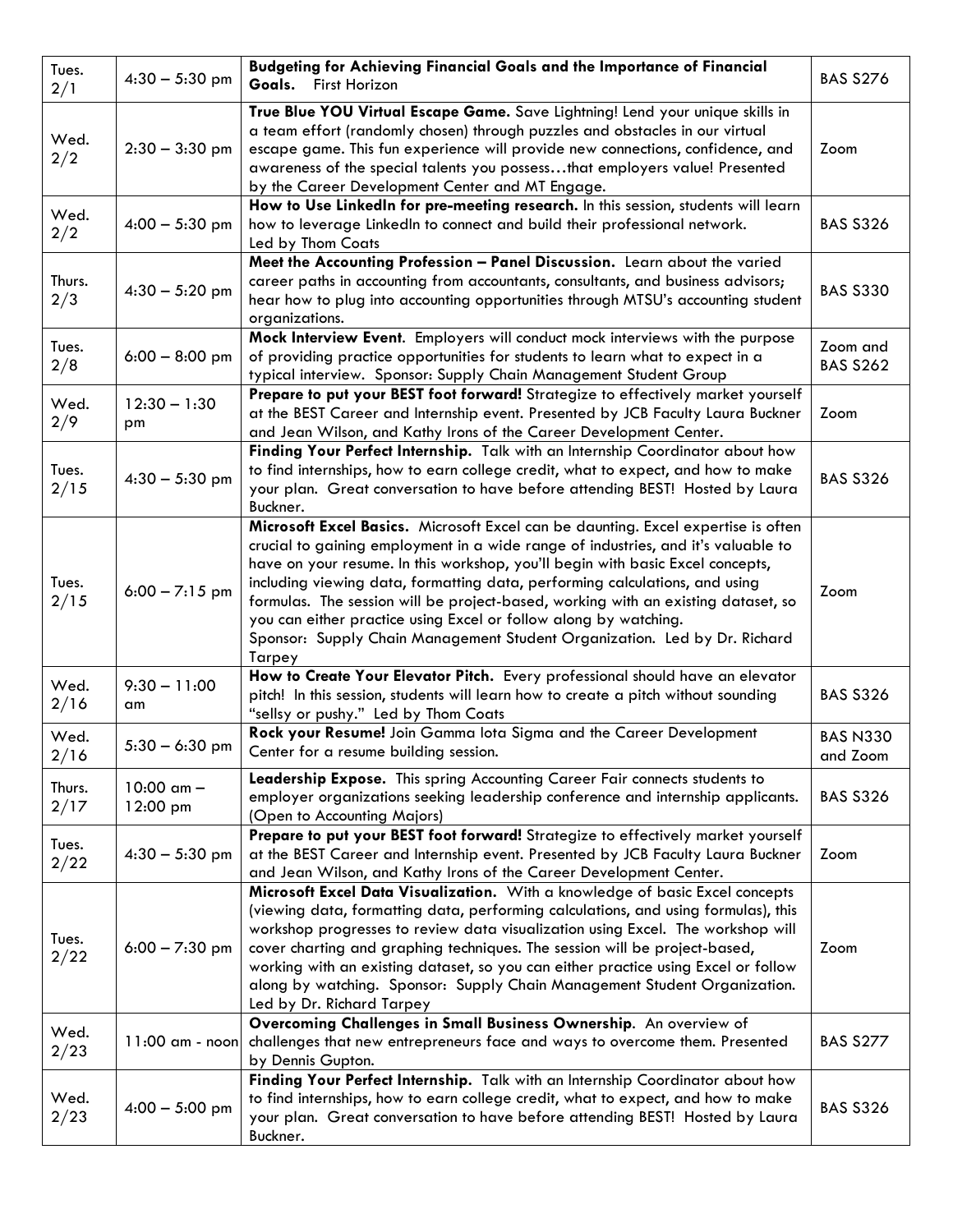|               |                  | BEST Career Fair. Professional attire and resume are required for entry. Meet         | Student         |
|---------------|------------------|---------------------------------------------------------------------------------------|-----------------|
| Tues.         | $10:00$ am $-$   | with employers seeking College of Business majors. Led by Laura Buckner and           | Union           |
| 3/1           | $2:00$ pm        | Jean Wilson.                                                                          | Ballroom        |
| Fri.          | 5-minute time    | Elevator Pitch Competition. Register for 5-minute time slots in the Sales Lab.        |                 |
|               |                  | <b>Thom Coats</b>                                                                     | <b>BAS S123</b> |
| 3/4           | slots            |                                                                                       |                 |
| Wed.          |                  | How to Attend a Networking Event During this event, students will learn how to        |                 |
| 3/16          | $8:00 - 9:30$ am | work a room in a business environment. There will be business professionals in        | <b>BAS S326</b> |
|               |                  | attendance to guide you. Led by Thom Coats                                            |                 |
| Wed.          |                  | Understanding Credit. Understanding the basics of what goes into calculating          |                 |
|               | $4:30 - 5:30$ pm | your credit score, why that is important, and how to boost your score. Led by         | <b>BAS S276</b> |
| 3/16          |                  | First Tennessee Bank representatives.                                                 |                 |
|               |                  | Business Unplugged: Networking Night! Launch your St. Patty's Day                     |                 |
|               |                  | celebration by knocking the "green" off your elevator pitch while meeting some        |                 |
|               | $4:30 - 6:00$ pm | of MTSU's most hungry recruiters! Students will enjoy a panel discussion of best      |                 |
| Thurs.        |                  | practices, then put their mixing and mingling skills to work with professionals.      | Student         |
| 3/17          |                  | Light refreshments will be served, and a prize package will go to the lucky           | Union           |
|               |                  | student who is the first to introduce themself to the 4-leaf clover holder!           | Ballroom        |
|               |                  | Presented by the Career Development Center, Alumni Association, and MT                |                 |
|               |                  | Engage.                                                                               |                 |
|               |                  | Microsoft Excel Data Analysis Basics - With a knowledge of basic Excel data           |                 |
|               |                  | manipulation and charting/graphing concepts, expand your skills by learning the       |                 |
|               |                  | powerful tool of Excel pivot tables for data analysis. In this workshop, you will     |                 |
| Tues.         | $6:00 - 7:30$ pm | work with pivot tables with an existing dataset. The session will be project-based,   | Zoom            |
| 3/22          |                  | working with an existing dataset, so you can either practice using Excel or follow    |                 |
|               |                  |                                                                                       |                 |
|               |                  | along by watching. Sponsor: Supply Chain Management Student Organization.             |                 |
|               |                  | Led by Dr. Richard Tarpey                                                             |                 |
| Wed.          | $11:00$ am $-$   | Professionalism: What are employers looking for in an employee? Gain                  |                 |
| 3/23          | noon             | insight into the professionalism and characteristics that employers look for in a     | <b>BAS S277</b> |
|               |                  | potential and current employee. Led by Dennis Gupton.                                 |                 |
| Tues.         |                  | Business Etiquette Dinner. Learn how to manage professional business dining           | <b>JUB</b>      |
| 3/29          | $6:00 - 7:30$ pm | and other pro tips during this free event. Dinner is included. Sponsored by First     | Tennessee       |
|               |                  | Community Mortgage and lead by Thom Coats.                                            | Room            |
|               |                  | Presentation - Financial Freedom. Learn from Brock Fortner, an award-winning          |                 |
|               |                  | financial professional in the Nashville, TN area. His two companies,                  |                 |
| Mon.          | $4:30 - 5:30$ pm | StoneCentury Financial and Pro Legacy Capital, serve business owners,                 | <b>BAS N127</b> |
| 4/4           |                  | executives, families, professional athlete, and entertainers. Brock's Primary         |                 |
|               |                  | Mission is to help clients become and remain financially free. - TENNESSEE            |                 |
|               |                  | FINANCIAL LITERACY WEEK PROGRAM                                                       |                 |
|               |                  | Panel Discussion - Careers in Financial Planning. Ask financial planners what         |                 |
| Tues.         | $4:30 - 5:30$ pm | they do in their job and how they got there. After brief introductions, the           | <b>BAS N127</b> |
| 4/5           |                  | panelists will answer your questions. - TENNESSEE FINANCIAL LITERACY WEEK             |                 |
|               |                  | <b>PROGRAM</b>                                                                        |                 |
|               |                  | Keynote Presentation. Troy Jones will speak about his own life experiences and        |                 |
|               | $4:30 - 5:30$ pm | how each one of us can "craft" our own success. Troy is a business executive and      |                 |
| Wed.          |                  | sports leader who came from humble beginnings. He is the innovator and CEO            | <b>JUB</b>      |
| 4/6           |                  | behind StatusPRO, a sports technology company that combines data with                 | Ballroom        |
|               |                  | augmented and virtual reality to provide a suite of training and gaming products      |                 |
|               |                  | to the market. - TENNESSEE FINANCIAL LITERACY WEEK PROGRAM                            |                 |
|               |                  | Financial Simulation - The Game of Life. Hands-on financial simulation with           |                 |
| Thurs.        | $11:00$ am $-$   | nine stations to give you insight on factors including student loans, unexpected life |                 |
| 4/7           | $2:00$ pm        | events, and many other financial components to think about before and after           | TBD             |
|               |                  | college. - TENNESSEE FINANCIAL LITERACY WEEK PROGRAM                                  |                 |
|               | $5:00 - 7:00$ pm | Blue Raider Finance Network (BRFN) - Networking. Finance, Insurance, and              |                 |
| Thurs.<br>4/7 |                  | Economics executive alumni meet with students one on one to share insights for        |                 |
|               |                  | career success. Register to obtain executive bios. Hosted by BRFN. Contact Greg       | <b>BAS S326</b> |
|               |                  | Nagel at Greg.Nagel@mtsu.edu                                                          |                 |
|               |                  | "Wait, we have a Career Development Center?" Introduction and Q & A with              |                 |
| Tues.         | $10:15 - 10:45$  | members of the MTSU Career Advising team. Learn about the free services for all       | Zoom            |
| 4/12          | am               | students and alumni like job search strategies, career exploration, networking        |                 |
|               |                  |                                                                                       |                 |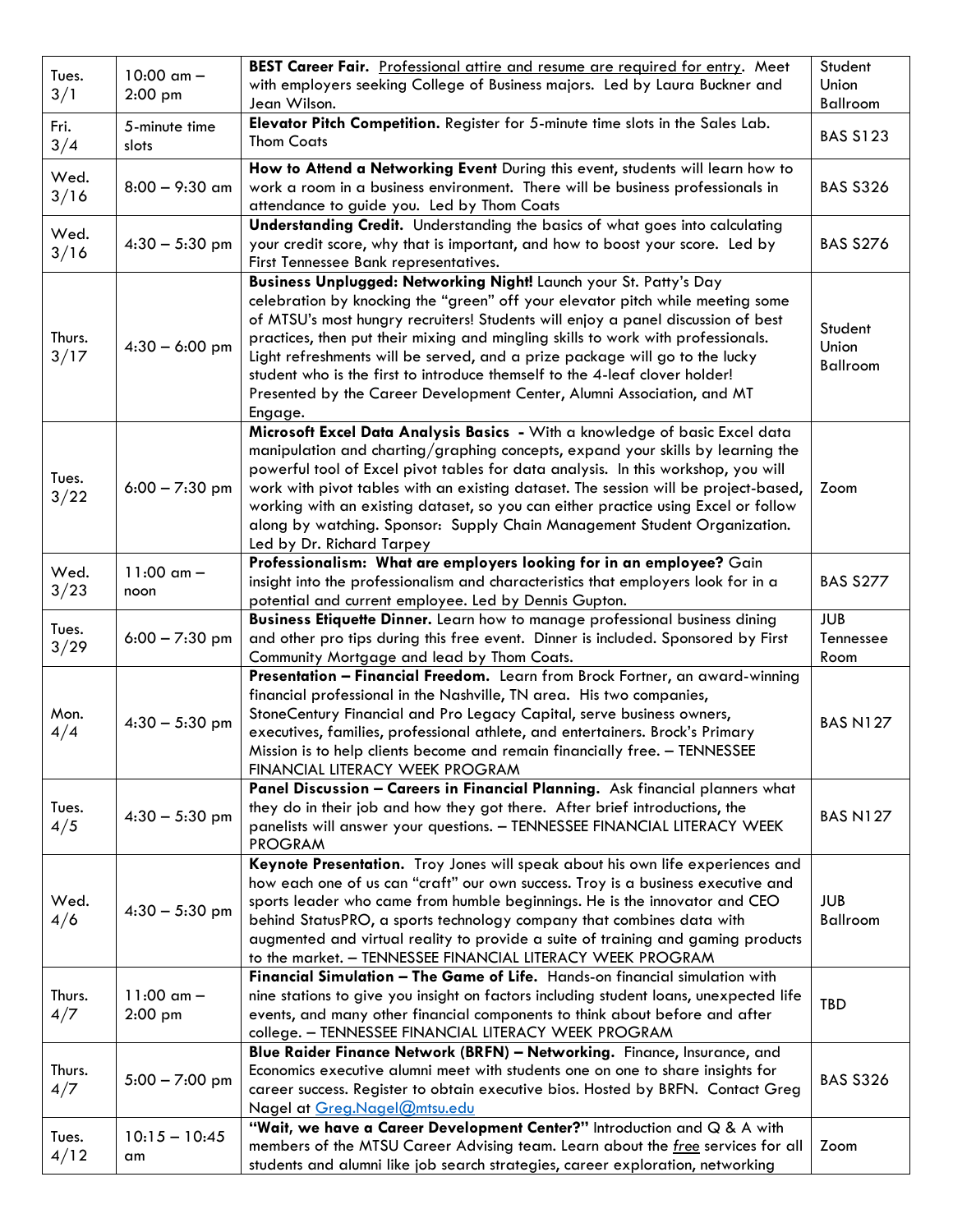|               |                  | events, and resume/cover letter/grad school application prep! Presented by the<br>Career Development Center.                                                                                                                                                                                                                                                                                                                                                                                                                             |                 |
|---------------|------------------|------------------------------------------------------------------------------------------------------------------------------------------------------------------------------------------------------------------------------------------------------------------------------------------------------------------------------------------------------------------------------------------------------------------------------------------------------------------------------------------------------------------------------------------|-----------------|
| Tues.<br>4/12 | $6:00 - 7:30$ pm | Microsoft Excel Data Analysis - Solve a Problem. Use your Excel skills to solve<br>a data analysis problem. The workshop will provide a real-world practitioner<br>problem that will be solved together as a team by working through the concepts<br>of organizing the data set, using descriptive statistics and visualization techniques<br>Zoom<br>to understand and analyze the dataset, and finally draw conclusions from the<br>data analysis. Sponsor: Supply Chain Management Student Organization. Led<br>by Dr. Richard Tarpey |                 |
| Tues.<br>4/19 | $4:30 - 5:30$ pm | Getting More Bang for Your Buck. Learn how to make your money work better<br>for you through good spending decisions. Led by representatives from First<br>Horizon.                                                                                                                                                                                                                                                                                                                                                                      | <b>BAS S276</b> |
| Wed.<br>4/20  | $3:00 - 4:00$ pm | Job Searching 101 & a Recruiter's Perspective - Whether you are still looking<br>for a job for after you graduate or know you will need one in the future; this<br>event is for you! Hear directly from the Career Development Center and local<br>recruiters about how to strategically land that job. Presented by the Career<br>Development Center.                                                                                                                                                                                   |                 |
| Wed.<br>4/20  | $4:00 - 5:00$ pm | What is On-Boarding? During this event, students will learn the basics of what<br>may be included in the hiring packet for a new job. Led by Thom Coats.                                                                                                                                                                                                                                                                                                                                                                                 | Zoom            |

## **Additional Activities for Career Development:**

| <b>Resume Session Hours:</b>                                                                                                                                                                                                           |
|----------------------------------------------------------------------------------------------------------------------------------------------------------------------------------------------------------------------------------------|
| Tuesdays (9:40 - 10:40 AM: 2/1, 2/15, 3/15, 3/29, 4/12, 4/19<br>Thursdays (1:00-2:00 PM): 2/10, 3/3, 3/24, 4/7                                                                                                                         |
| Appointment required. Meeting on Zoom.                                                                                                                                                                                                 |
| Email Jean. Wilson @mtsu.edu if you have questions.                                                                                                                                                                                    |
| Appointment required - Kristen. Shanine $@$ mtsu. edu                                                                                                                                                                                  |
| No appointment necessary<br>Tuesday or Thursday --- $7:15 - 7:45$ AM<br>$-11:15 - 12:45$ AM<br>$- - 4.15 - 4.45$ PM                                                                                                                    |
| The Center is open weekdays from $8:00 - 4:30$ to assist with<br>career advising. Stop by KUC 328 to learn more about career<br>options, job placement, and planning for graduate school.<br>(Appointments are available 615-898-2500) |
|                                                                                                                                                                                                                                        |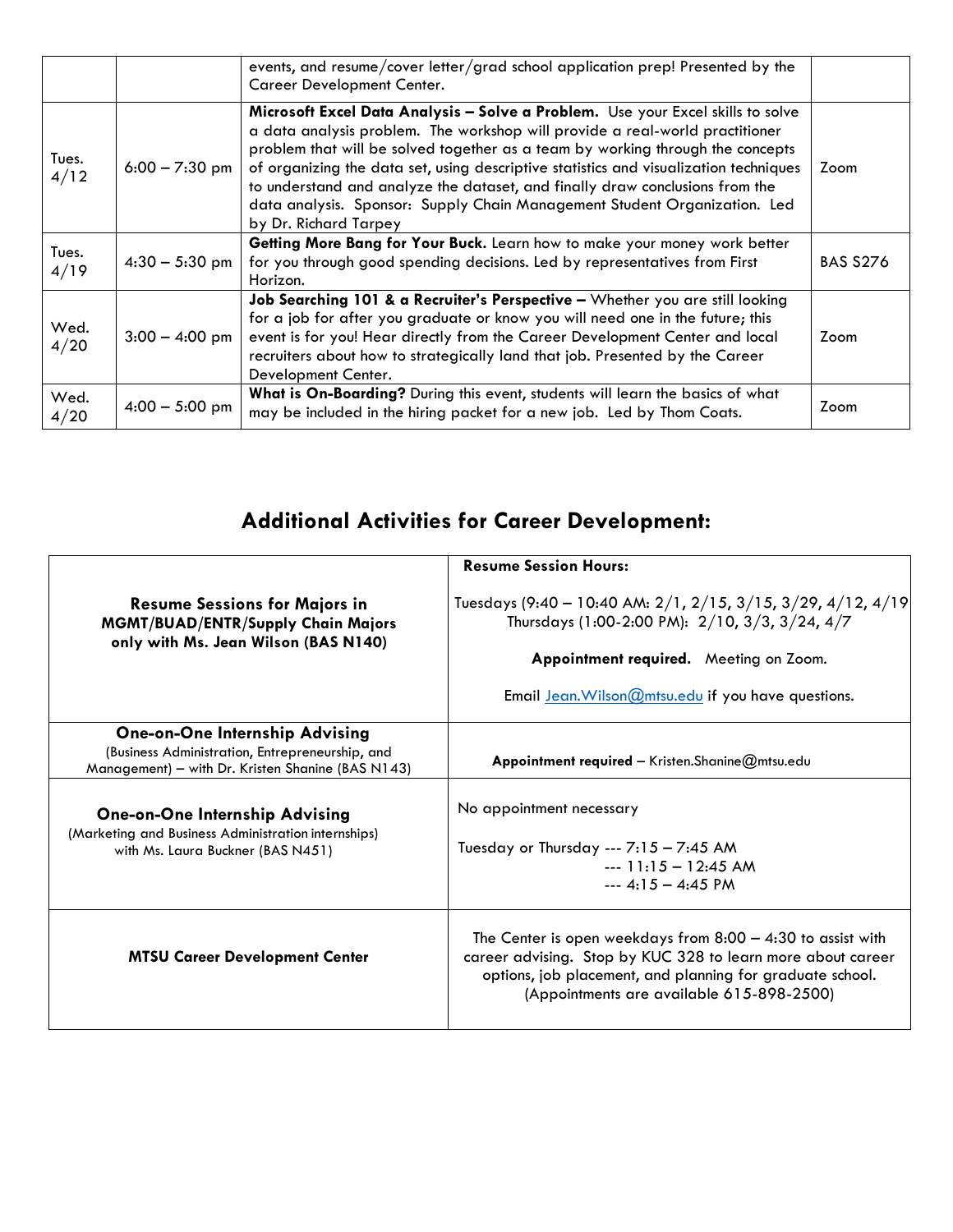### **STUDENT ORGANIZATIONS**

| Did you know that you can earn points<br>for IGNITE by being involved in a<br>student organization?                                                                                                                                                                                                                    | Visit this link for a list of Jones College of<br><b>Business student organizations:</b>                             |
|------------------------------------------------------------------------------------------------------------------------------------------------------------------------------------------------------------------------------------------------------------------------------------------------------------------------|----------------------------------------------------------------------------------------------------------------------|
|                                                                                                                                                                                                                                                                                                                        | http://mtsu.edu/business/stu_orgs.php                                                                                |
| See the Leadership and Involvement                                                                                                                                                                                                                                                                                     |                                                                                                                      |
| section of the IGNITE brochure for                                                                                                                                                                                                                                                                                     | <b>Get involved - Connect - Network</b>                                                                              |
| details on points.                                                                                                                                                                                                                                                                                                     |                                                                                                                      |
| Accounting Connections - Meets $2/2$ , $3/2$ , and                                                                                                                                                                                                                                                                     | Information Systems and Analytics Student Organization -                                                             |
| $4/6$ from 11:30 am $-$ 12:30 pm in BAS S326.                                                                                                                                                                                                                                                                          | Contact michael.erskine@mtsu.edu for more information.                                                               |
| (Target students are in ACTG 2110 or 2125; all                                                                                                                                                                                                                                                                         |                                                                                                                      |
| Students welcome).<br>Contact Monica.David@mtsu.edu for information.                                                                                                                                                                                                                                                   | Institute of Management Accountants/Institute of Internal<br>Auditors (open to majors and non-majors) - Meetings are |
|                                                                                                                                                                                                                                                                                                                        | scheduled from $4:30 - 5:30$ pm on $2/7$ , $3/14$ , and $4/11$ in BAS                                                |
| American Marketing Association - Meetings on the                                                                                                                                                                                                                                                                       | S330. Contact sarah.garven@mtsu.edu or                                                                               |
| 2 <sup>nd</sup> and 4 <sup>th</sup> Tuesday of each month. For more                                                                                                                                                                                                                                                    | tammy.bahmanziari@mtsu.edu                                                                                           |
| information e-mail Ms. Laura Buckner, Advisor, at                                                                                                                                                                                                                                                                      |                                                                                                                      |
| laura.buckner@mtsu.edu                                                                                                                                                                                                                                                                                                 | MTSU Collegiate DECA. Information for this organization is                                                           |
|                                                                                                                                                                                                                                                                                                                        | available at http://mtsu.edu/business/stu_orgs.php.                                                                  |
| Beta Alpha Psi - Meets Tuesdays from 4:30 - 5:30 pm<br>in BAS S330. The first meeting is an organizational                                                                                                                                                                                                             | Contact: Dr. Robert B. Blair, Advisor, at<br>Robert.Blair@mtsu.edu or 615-898-5284 for additional                    |
| meeting and will be held on January 25. (Accounting                                                                                                                                                                                                                                                                    | information.                                                                                                         |
| Majors only.) Find information here:                                                                                                                                                                                                                                                                                   |                                                                                                                      |
| https://bapmtsu.com/. Contact Kim.Honaker@mtsu.edu                                                                                                                                                                                                                                                                     | National Association of Black Accountants - For                                                                      |
| for information.                                                                                                                                                                                                                                                                                                       | information, contact Kelly.williams@mtsu.edu                                                                         |
|                                                                                                                                                                                                                                                                                                                        |                                                                                                                      |
| <b>Blue Raider Finance Network - contact</b>                                                                                                                                                                                                                                                                           | Supply Chain Management Student Group - Contact Dr.                                                                  |
| Greg.Nagel@mtsu.edu for information.                                                                                                                                                                                                                                                                                   | Richard Tarpey at Richard.tarpey@mtsu.edu for information.                                                           |
| Gamma lota Sigma - The premier Risk Management,<br>Insurance & Actuarial Professional Fraternity. Joining<br>Gamma will allow you to focus on your professional<br>development. Student members meet twice a<br>month. Contact sarah.glass@mtsu.edu or stop by BAS<br>N330 for more information. Open to all students. |                                                                                                                      |